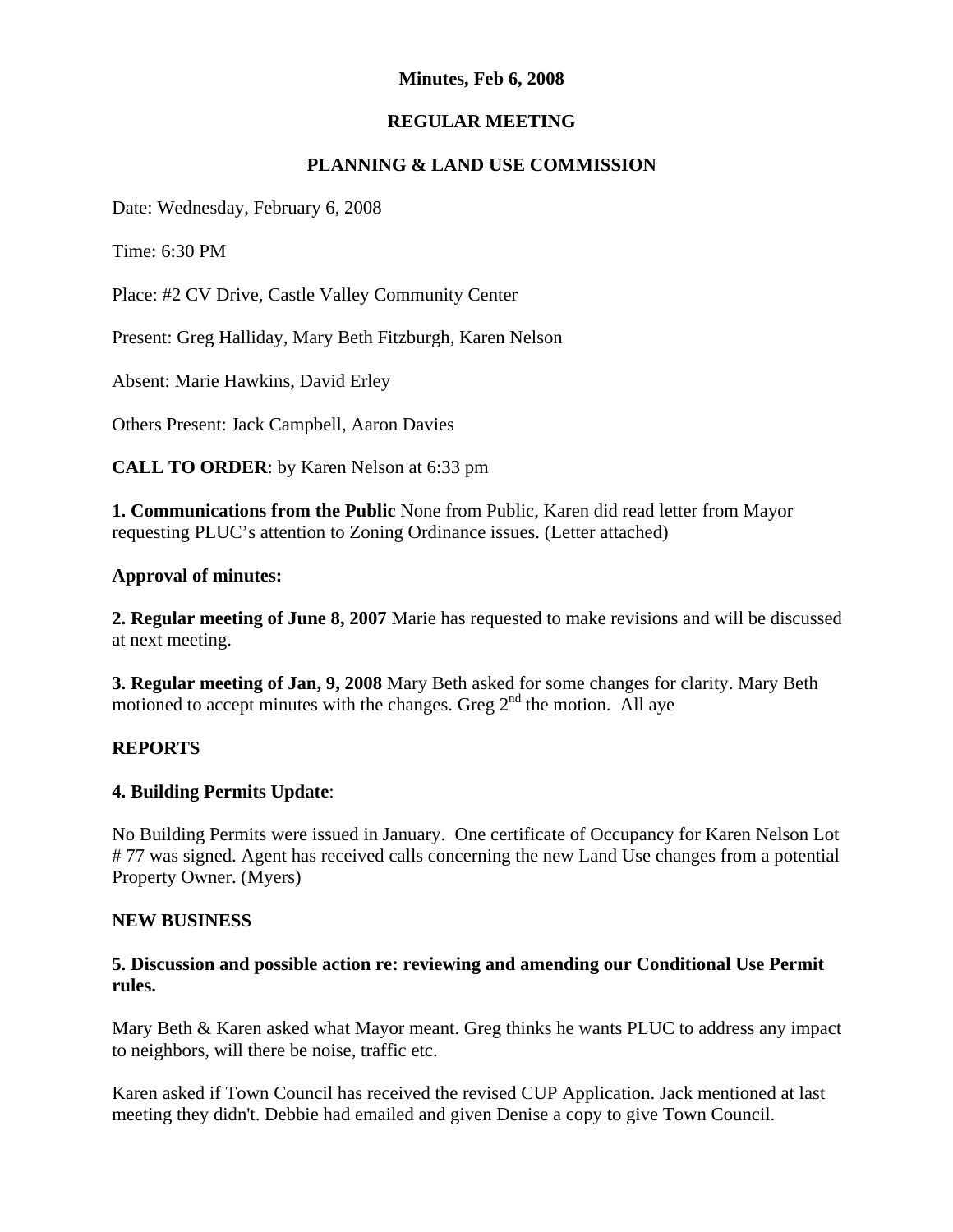Uniform conditions same type of businesses should have same condition as other. An example if winery property sells, new owner would need to renew the CUP. If they do not renew or miss a year would need to apply again for the permit.

Greg asked the question how can Castle Valley have the CUP go with land after it is sold? If the permit is for a Massage Therapist, Welder, or Wood shop, it would limit the seller who to sell to or what the buyer can do with the property?

Greg recommends the CUP is renewed annually. A new owner must renew within a time frame or original CUP is void or null. No CUP can go perpetually. Greg mentioned windmills, irrigation ponds, would need renewal also and must conform to bldg codes.

Greg motion to table Mary Beth  $2^{nd}$ . All aye

# **6. Discussion and possible action re: reviewing and amending our definition and language for second dwellings.**

What makes it a second dwelling? Mary Beth says with a bathroom/kitchen.

Karen read 85-3 definition. Mary Beth says the Decommission Contract explains it well. PLUC needs to be consistent, Dwelling is "Human Habitation".

Greg read the Webster's Dictionary definition "shelter in which people live"

Greg says we are trying to prevent someone having people living in. We may add more than we need. Greg make it simple and direct. Have only one structure for habitation. The bathroom/kitchen may not be a issue. Issue is someone builds a studio has a bathroom and small kitchen and then says their parents move in.

Mary Beth sees we still need a definition to clarify this. Jack Campbell mentioned how in past two definitive structures with house was the limit. Attorney says its enforcement. Mary Beth said we can make it more difficult for people to have second dwelling by clarifying definition.

Reasonable time frame 30 day minimum rental addresses this issue.

Karen mentioned in past any accessory building with plumbing was brought to PLUC for review.

Mary Beth motioned to table Greg  $2<sup>nd</sup>$  All aye

## **7. Discussion and possible action re: replacing the Board of Adjustments with a single appointed person as our "appeal authority".**

Karen needs to call David Church, he works for League of Cities & Towns for his explanation. Jack Campbell says this is difficult for one person. Greg asked if the Property Owners Association board can do this? Karen says it's a legal requirement for the Town.

Gregg asks does it need to be separate from PLUC? Can authority be employee? Our Complaint Resolution Board is members of PLUC, Town Council & residents. Aaron said a job description is needed, see what have other towns done. Greg will contact Moab City.